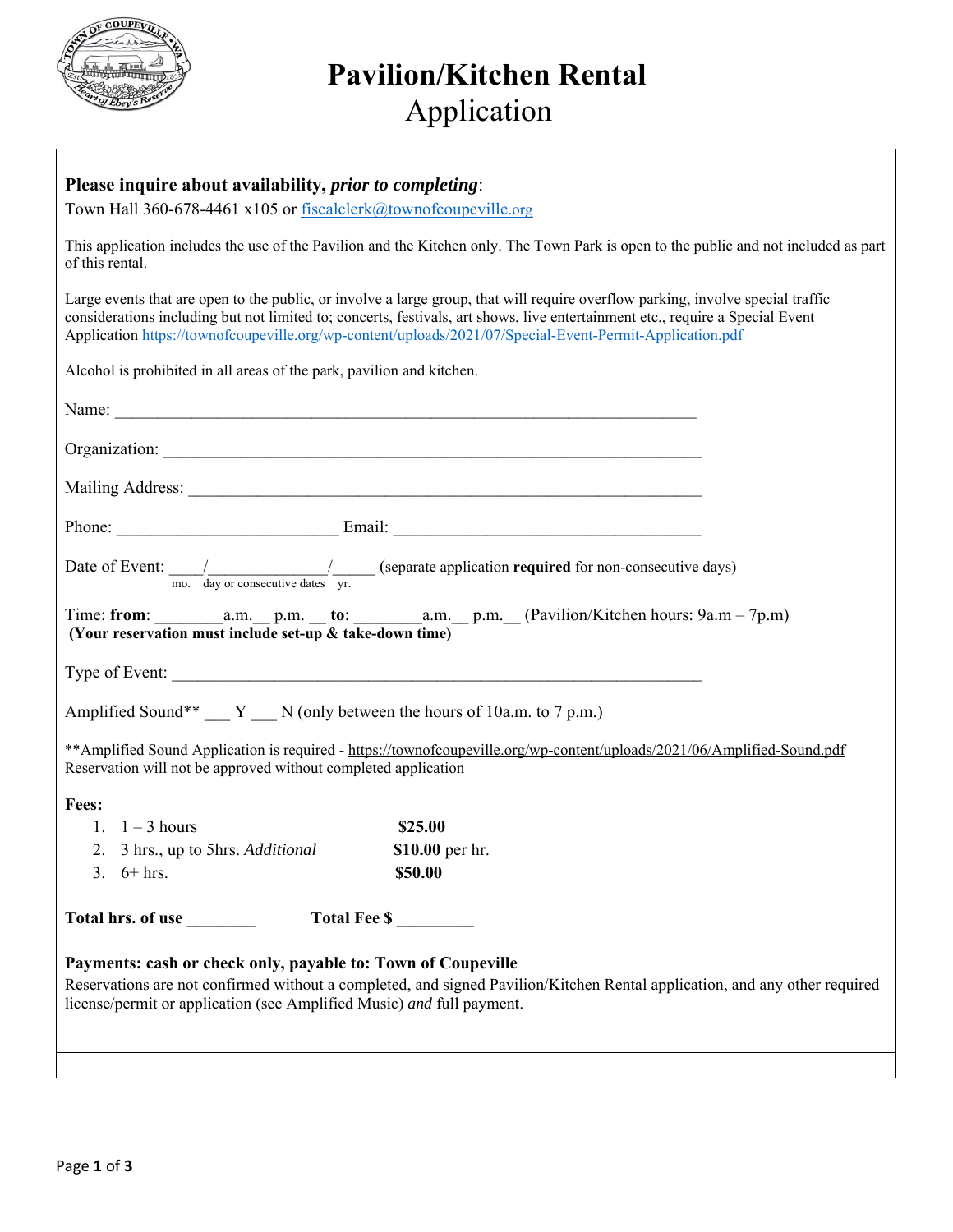

# **Pavilion/Kitchen Rental** Application

It is unlawful to remove, destroy, mutilate or deface any structural component, accessory equipment, vegetation or any natural or man-made feature in the park, pavilion structure or kitchen facility. Penalties for specific violations of the Public Facilities Code of the Town of Coupeville are outlined in Section 12.08 of the Code.

The applicant agrees to defend, indemnify, and hold the Town of Coupeville, its agents, employees and officials harmless from any and all claims, suits, demands, injuries, loss, damage and judgments, including the cost of their defense arising out of, occurring during, or the result of activities of the applicants, except for the sole negligence of the Town.

By signing this application, the applicant acknowledges that he/she/they has read the Pavilion/Kitchen Rental Application Rules and Regulations, and agrees to follow and be bound by the conditions therein.

NOTE: The Town of Coupeville reserves the right to deny or revoke an application/permit at any time for any cause.

**By signing this, the Applicant acknowledges they have read the Pavilion/Kitchen Rules and agrees to follow and be bound by the conditions therein.** 

Signed this  $\_\_\_\_\_\_\$  day of  $\_\_\_\_\$ , 20

Signature

## **Return completed application with fees:**

In-person: Town Hall, 4 NE Seventh St., Coupeville WA By Mail: Town of Coupeville 4 NE Seventh St., Coupeville WA 98239

| TOWN USE ONLY:     |        |                              |                                            |          |
|--------------------|--------|------------------------------|--------------------------------------------|----------|
| Date Received: / / |        | Initials                     |                                            |          |
| Fees               | Check# | Cash                         | $\text{Receipt#}\_\text{max}$              |          |
| Approval:          |        |                              |                                            |          |
| Approved           |        | Denied Clerk Treasurer       | <u> 1980 - Andrea Albert III, martin a</u> |          |
| Calendar confirmed |        | Emailed approved application |                                            | Initials |